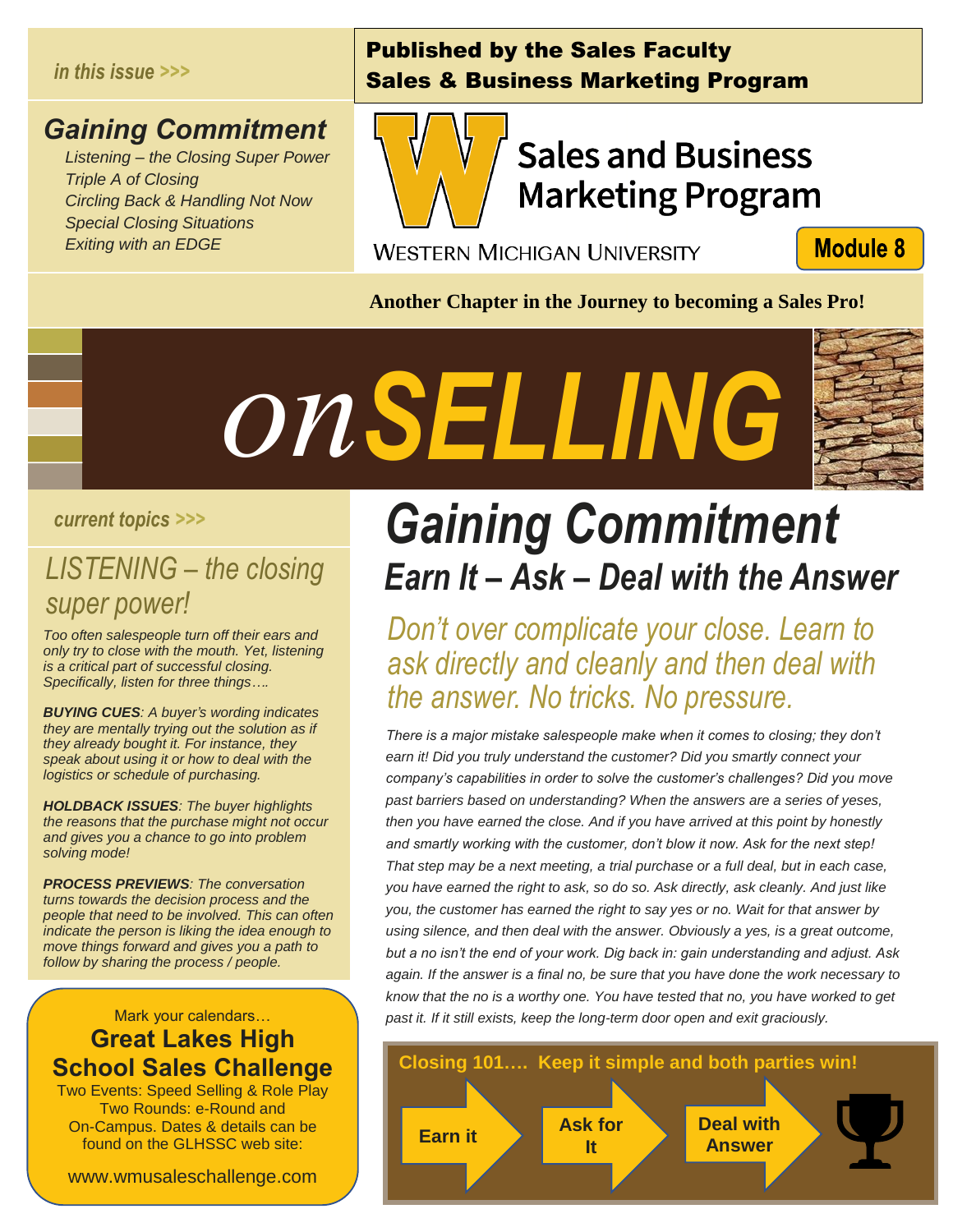# **The TRIPLE A of Closing**

**ASSUME** You are the seller, they are the buyer. You are meeting to determine whether what you sell is a worthy purchase for them. Thus, it is absolutely normal, and expected, that you will ask for the sale (or needed next step).

Don't fear this ask, it is the normal next step.

DO NOT assume the buyer has said yes and thus DO NOT use a forced choice close. But assume you will ask and go ahead and do it!

#### **ASK**

Ask the buyer to commit to the next step, which might be a next meeting or might be a final sale. Follow three rules…

| <b>SPECIFIC</b> | Make your request specific. Ask for a<br>specific meeting date & time, or a specific<br>quantity, or a specific product package    |
|-----------------|------------------------------------------------------------------------------------------------------------------------------------|
| <b>DIRECT</b>   | Use direct wording, keep it concise, and<br>unambiguous. Don't go back into "selling,"<br>keep your words focused only on the ask. |
| <b>CLEAN</b>    | Be sure not to hurt your ask with filler<br>words and especially avoid diminishing<br>words like maybe or possibly.                |

### **ASSERT**

Being assertive means keeping both parties' best interests in mind as you proceed. Being submissive is giving up too easily, and being aggressive is only focusing on your interests and ends up coming across as pushy.

Your first and most important assertive behavior is to SHUT UP after the ask. DO NOT keep talking & DO NOT jump in after a brief silence. WAIT for an answer then …

**2**

### *The Winning Process >>> Dealing with a NO or the NOT NOW Problem*

Three east words: Clarify, Respond, Confirm. This might be the easiest process in selling, but it is also one of the hardest to consistently apply. You want an "easy" way to set yourself apart and win more often…. Pay attention to C.R.C.

In the complex decisionmaking situation that surrounds many products & services, sometimes the answer you must deal with is "Not Now"**!**

**1**

### **CIRCLE Back**

You ask & get a **no or a maybe**…

#### **Treat a NO or a MAYBE as a problem to be solved.**

1. Start by **seeking understanding** as to any specific issue holding the buyer back. Note: this may require multiple questions + discussion.

2. Then, like you do after understanding, **connect a solution** to their issue. Or if the negative issue they express can't be changed, consider discussing whether the **overall package is still a winner** (very few solutions are only wins)

3. **Re-Ask for the close**. Roll directly into this after making your case above and then like all closes, deal with the answer again.

## **CHECK PULSE**

**The buyer needs more time, this is legitimate (AFTER you have tested the waters via an assertive circle back). But that doesn't mean you should just walk away at that point. Test the waters again & find out…**

#### **THE SCORE**

**Ask where you stand to determine how close you are to the real close.**

"If you had to make a decision right now, where would we stand?"

#### **THE TIME & PROCESS**

**Learn the time frame and the process of the future decision.**

"I appreciate the need to discuss with others, can you share that process and time frame with me?"

**There is potential, based on what you learn to earn a new ask for the close, otherwise move to step 3**

## **TIGHTEN THE GRIP!**

**Take or suggest actions that improve the chances that even with time between now and a final decision, you will eventually hear a yes.**

#### **PROCESS INSERT**

Based on your check pulse you know the buyer's decision process. Attempt to get directly involved.

"Since you are meeting with your partner next week, can I join you for that meeting to directly answer questions she may have?"

#### **PROCESS SUGGEST**

You are aware of the process & concerns so suggest a new step aimed directly at dealing with the issues.

"With you being concerned about how your employees will react, can I come in and host a lunch and learn and answer their questions?"